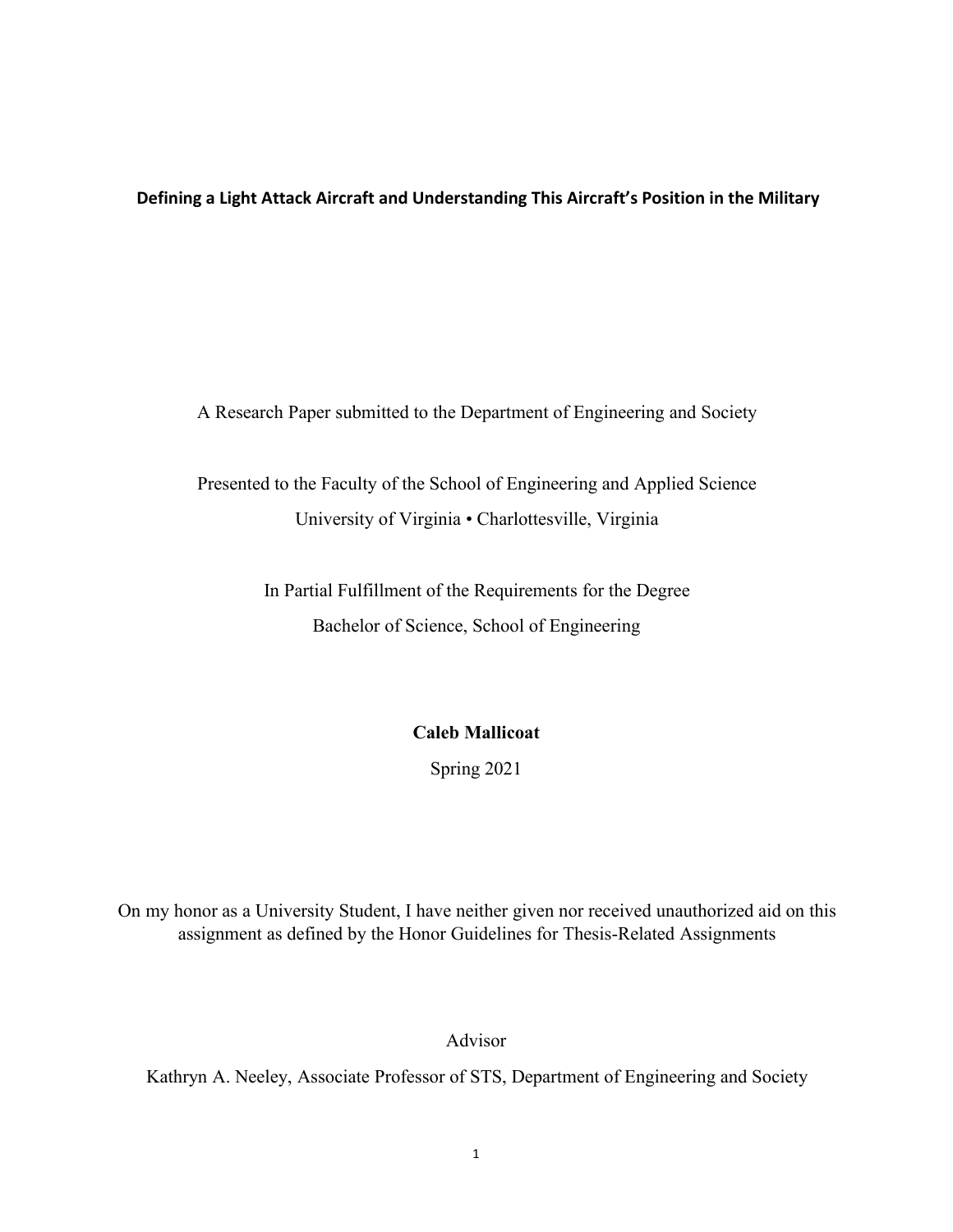# **Introduction**

Light attack aircraft (LAA) are a possible replacement for fighters and attack aircraft. In current times, they are not often utilized in combat, and support for them from the military has decreased over the last few years. While these aircraft are much less expensive than the current alternatives, they raise concerns about the safety of the pilots due to being less heavily armored than fighters such as the F-22 or the current F-35 programs. As said by Richard Aboulafia, who is the analysis vice president of an aerospace consulting firm, "That looks like a recipe to get people killed." (Losey,2018). Even with this concern, the American Institute of Aeronautics and Astronautics (AIAA) shows that there is an interest in aircraft of these types due to an undergraduate design competition challenging college teams to design and submit their own LAA (AIAA,2020). Due to the cost difference between the types of aircraft as shown in Table 1, with LAA such as AT-6 Wolverine and the A-29 Super Tucano costing approximately one thousand dollars per flight hour and current fighter jet programs costing upwards of 60k per flight hour, the massive difference could lead to LAAs becoming a better option due to budgeting requirements and pressure from taxpayers (Gertler, 2019a, Ritsick,2020).

| Aircraft Name                        | <b>Operating Cost per Flight</b><br>Hour |
|--------------------------------------|------------------------------------------|
| AT-6 Wolverine and A-29 Super Tucano | \$1,000                                  |
| F-22 Raptor                          | \$60,000                                 |
| F-35 Lightning II                    | \$36,000                                 |
| A-10 Warthog                         | \$11,500                                 |

Table 1: Comparison of the cost per flight hour of common aircraft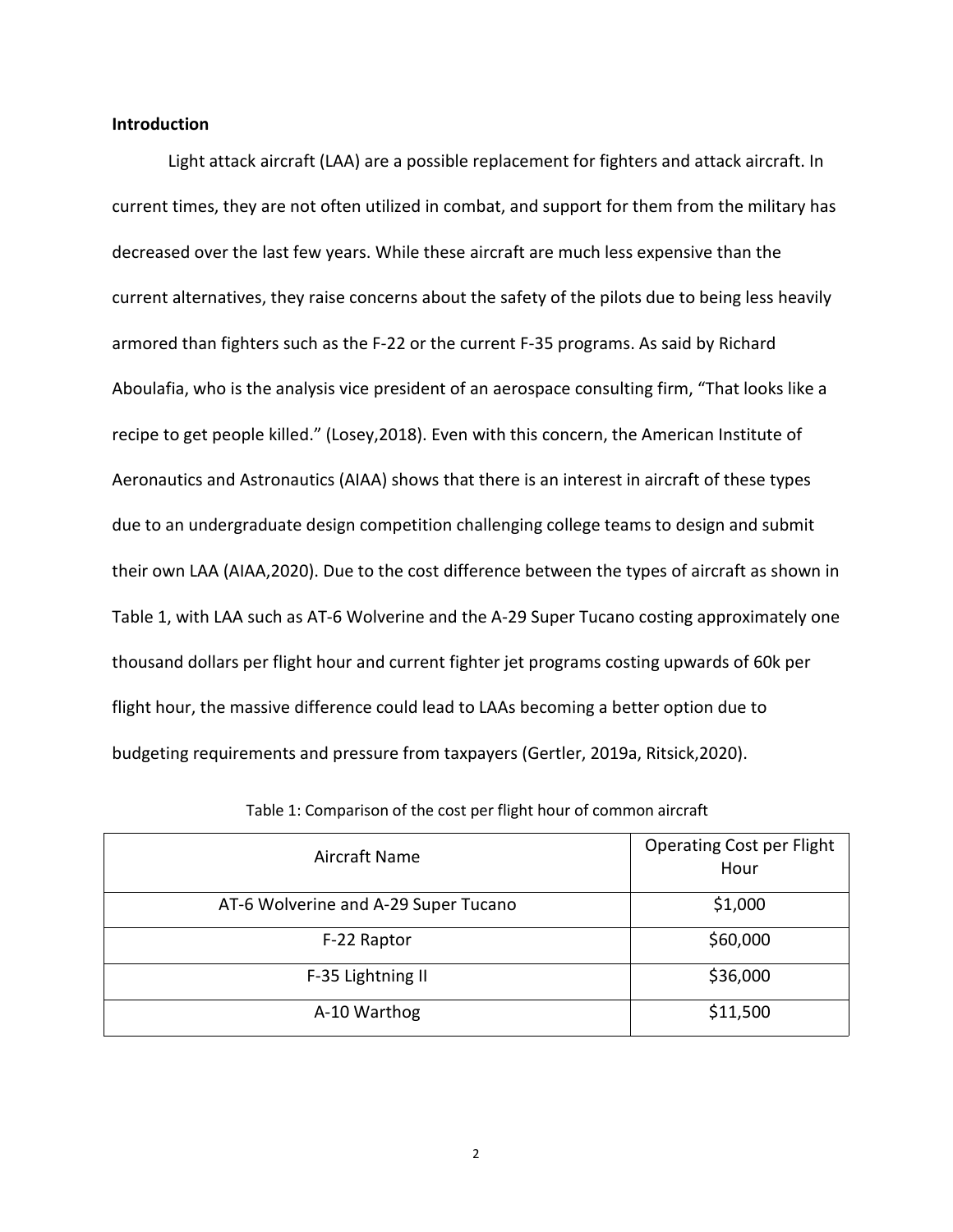In comparison, other factors must be analyzed to understand why a fleet of these aircraft has not been built. The remaining sections of this paper describe the costs, capabilities, and shortcomings of LAA; explain how actor network theory (ANT) can be used to analyze the sociotechnical system of which these aircraft are a part; and argues that cost is only one of the factors that have impeded the building of a fleet. Ultimately, I argue that LAA are not a failure but instead being used for a different purpose (training rather than combat).

# **What Are the Costs, Capabilities, and Shortcomings of the Light Attack Aircraft**

As stated in the introduction, LAA aresmall, fast, and agile support planes often powered by propeller engines and used for air-to-ground strikes that drop bombs or deploy machine guns. The military currently has a small group of fifteen of these aircraft as training fighters to get pilots ready for combat. The two current LAA arethe A-29 Super Tucano designed by Embraer and the AT-6 Wolverine designed by Textron Aviation which is shown in Figure 1. Likewise, current attack aircraft such as the A-10 Warthog, the F-22 Raptor, and the F- 35 Lightning II, are the forefront of combat aircraft with hundreds of combat missions flown (Ritsick, 2020). However, as shown in Table 1 of the introduction, these aircraft are expensive to fly, with the F-22 costing roughly 60 thousand per flight hour, the F-35 costing 36 thousand per flight hour, and the A-10 costing around 11.5 thousand per flight hour. This cost stacks up over time as these planes are used more and more, which can take a large chunk of money to fund. In contrast, current LAA usually cost about one thousand per flight hour. This is a massive cost difference, which can cause the military to spend less on these flights. However, these aircraft are not commonly used to carry out missions. This is strange, as the planes can provide the necessary air to ground support as the more commonly used aircraft. As said by Carafano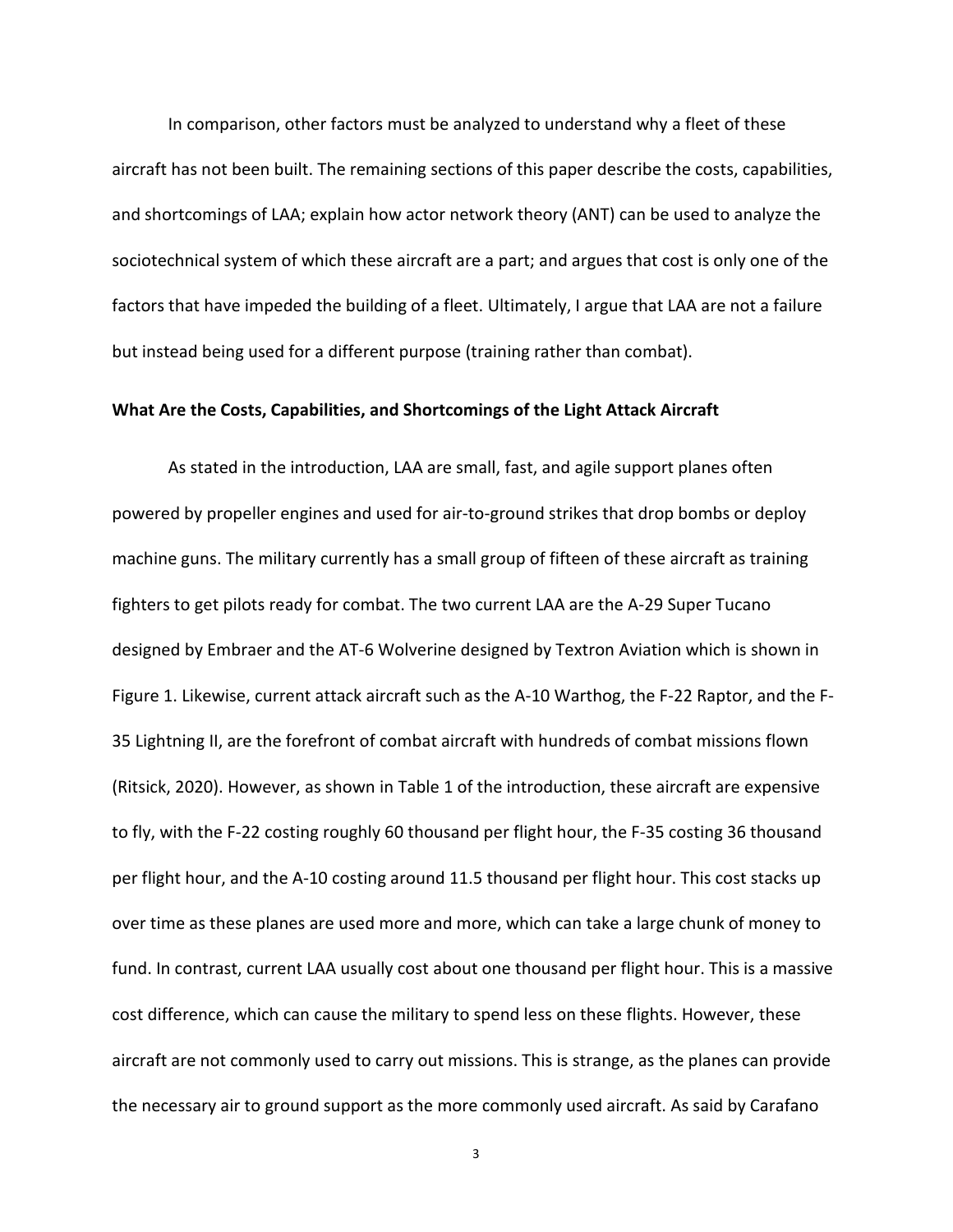(2013), the issue that can arise with provided support is how much support is enough and how do you effectively decide when you are sending in "overkill" in a combat scenario. This concept is shown by when is it acceptable to send in one of the more heavily equipped fighters instead of a plane like this into a situation.



Figure 1: AT-6 Wolverine (Left) vs the F-22 Raptor (Right), notice the low wing design and the numerous missile and bombs connected to the hardpoints for ground strikes for the AT-6, while the F-22 has a sleek design meant to move fast and utilizes internal bomb bays to strike the enemy. (AT-6 Wolverine, n.d., Ritsick,2020)

Knowing the price per flight hour of these aircraft does not tell the whole story though. Each new LAA costs approximately \$35 million. This price could factor into the decision to manufacture a fleet of LAA due to the massive upfront bill of creating just a single aircraft when the military already has a fleet of fighter jets and aircraft such as the A-10 Warthog at the ready. This also runs the risk of the aircraft technology becoming obsolete before the military gets its money's worth out of the aircraft due to ever improving systems within an aircraft design. As more research is performed on aircraft, new ways of making the aircraft more efficient could make these aircraft lighter and able to carry more payload for longer times.

The other main issue with the LAA is while they are meant to be fairly quick and cheap, they are also very lightly armored (OA-X Experiment, 2018). While these aircraft may have the same capability for air-to-ground strikes such as bombs and gunfire, they are more susceptible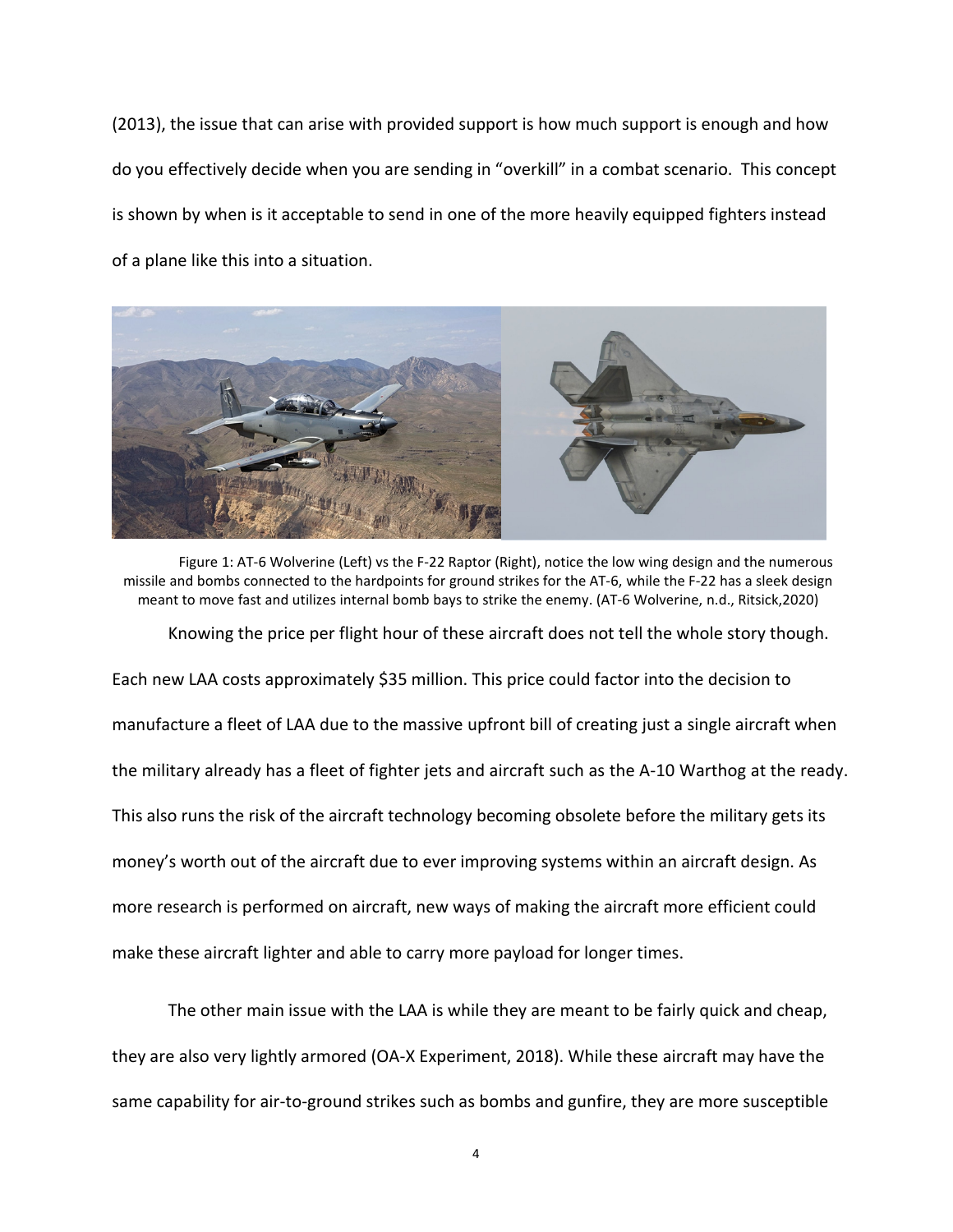to ordinary fire from anti-air systems, heavier machine guns, or rockets that would be shooting at a plane flying overhead in a combat scenario. This is compounded by the fact that these aircraft usually do not fly faster than Mach 1 due to being propelled by a turboprop engine. Flying at these speeds allows the planes to go undetected for longer, due to the airplane not breaking the speed of sound. Due to this, if they come into a situation where the aircraft must retreat quickly, they will have to depend on maneuverability to avoid any ground fire or rockets fired from the ground or redundancy in the design of the airplane in case they are hit. This gives more risk for the pilots flying the mission, as the likelihood of being shot down increases due to the risks discussed in this section.

Knowing the costs and capabilities of the LAAs allows the inconsistencies in the understanding of these aircraft to be found. It is known that the aircraft have shortcomings, yet they can still be utilized for specific missions, which are currently undisclosed by the military, that are meant for an airplane of this caliber. Unfortunately, these aircraft are only used as trainer planes in current times, far away from any battlefield. This shows that cost is not the main factor behind the aircraft not being used in the field to effectively support ground troops in these particular combat scenarios.

### **Discovering the Factors that Influence the Light Attack Aircraft**

To effectively understand the integration of LAA into the military requires understanding of the multiple factors that go into deciding what is sent on a mission, including its technical capabilities and the power structures and culture of both the military and the government. Utilizing this information, ANT provides a way to analyze the relationship in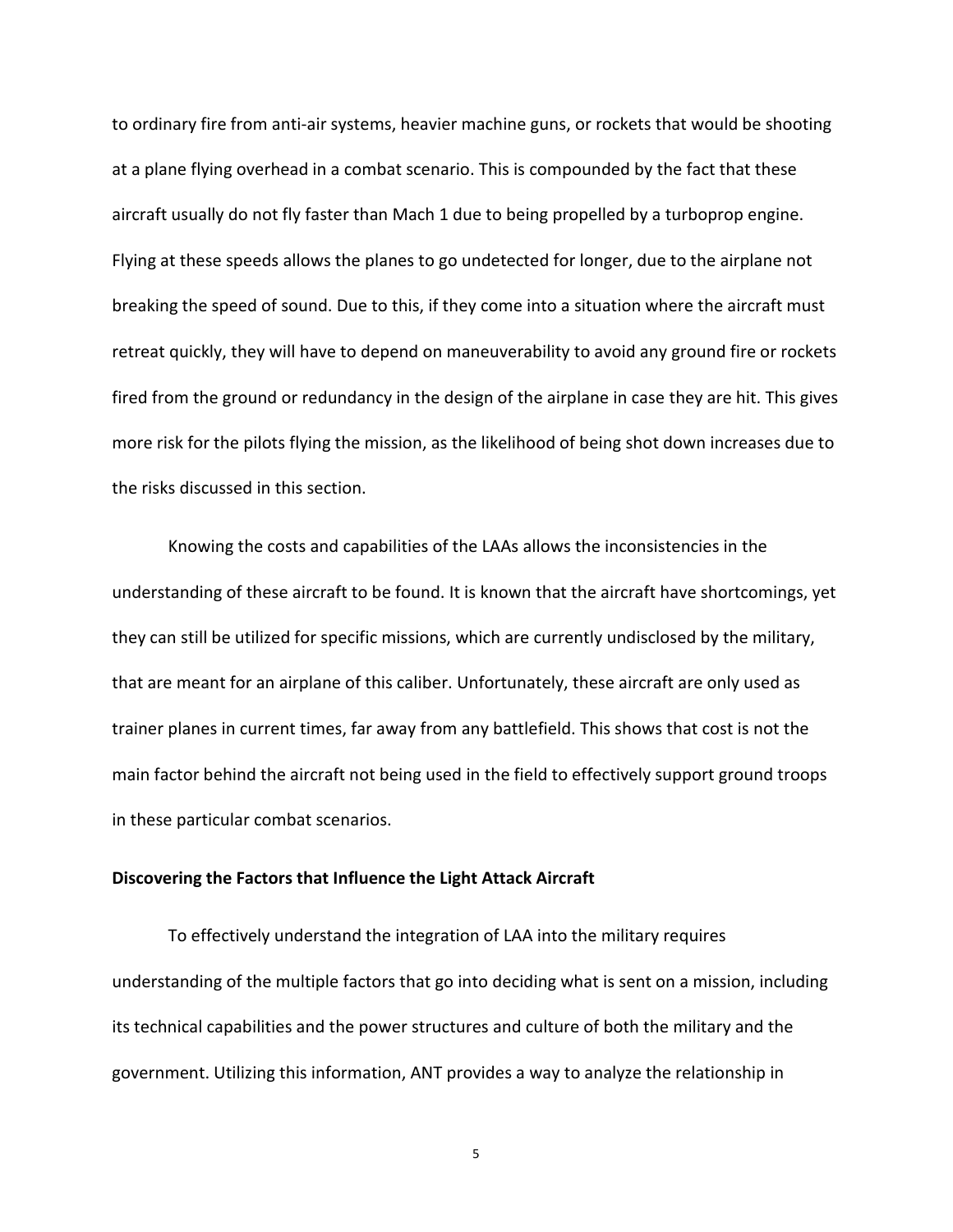between all of these factors and how they contribute to the aircraft not being used. As seen in Figure 2. where a technical, organizational, and cultural (TOC) framework was utilized to understand all of the different factors going into the aircraft, you can see that while there are many factors that are commonly thought of such as the military and government, there are also less intuitive points such as the public (due to taxes and support), the tendency toward overkill in deciding which aircraft to send, and concerns about safety for both the pilots flying the mission and the troops on the ground fighting.



Figure 2: TOC Triangle of the Attack Aircraft

Utilizing this map, more can be gleaned about the state of the LAA in more than just the military sense. Interactions between the public, government, and manufacturers can be understood to give more information on the place of the aircraft and what the implementation of even a small number of them would mean. Utilizing "Diving in Magma" by Venturini (2009),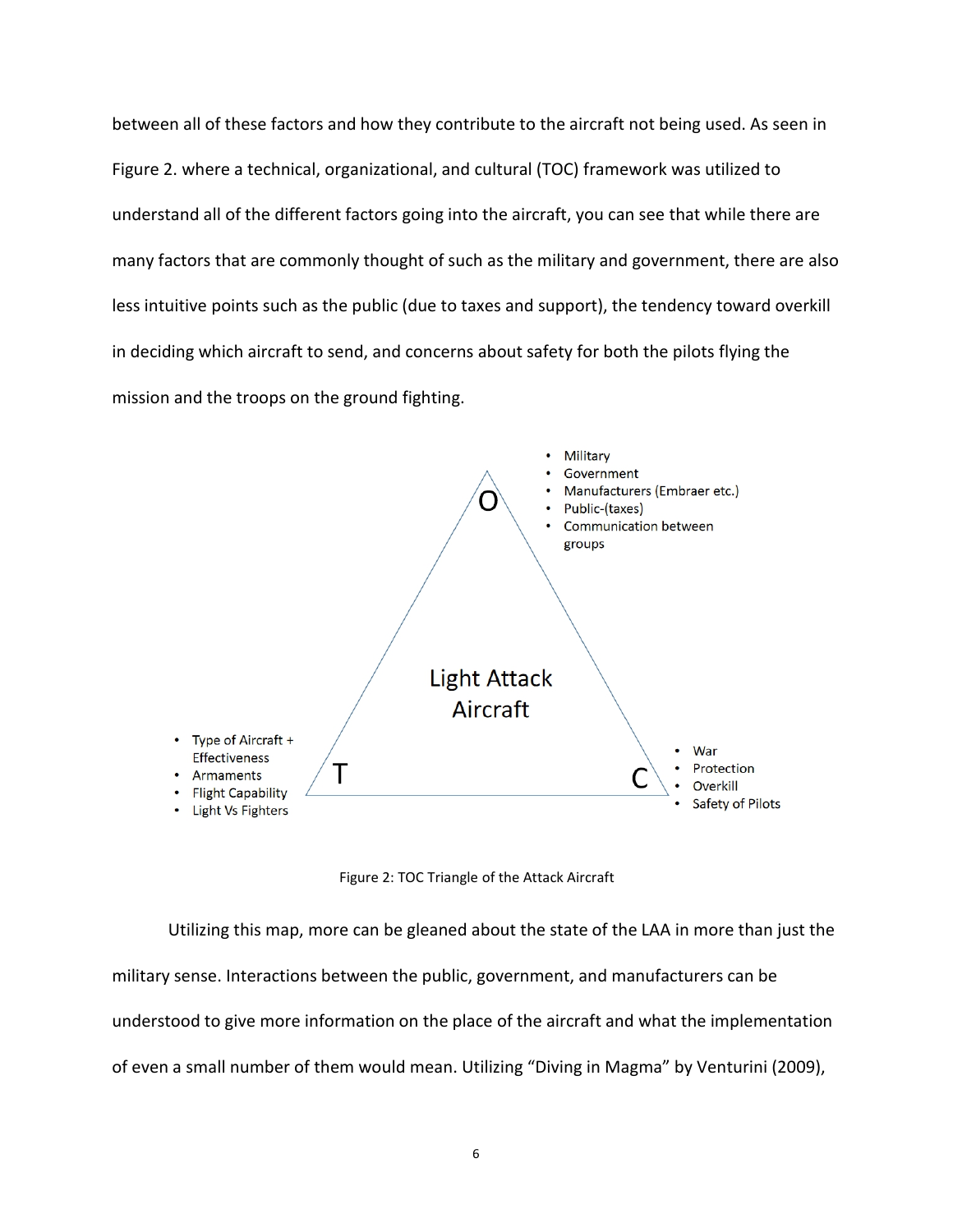these interactions can be analyzed to sort through the limitless amounts of controversy and ethical problems that the implementation of LAA can bring up. This cartography of controversies in its simplest form is to "just look at controversies and tell what you see" (Venturini,2009). This approach values open mindedness with no specific methodology, observation from multiple viewpoints, and to focus more on the actors' voice than your own expectations. This is utilized to narrow focus on controversies that are not cold, past, boundless, or underground and can be studied. Sorting through these limitless amounts of problematic issues such as the ethical issues of utilizing an attack airplane or even the ethics behind producing the attack airplanes and how the public perceives it, allows the researcher to focus on a specific topic without overstepping what can be effectively covered in a single paper or research project.

Continuing to use Venturini's approach, the factors seen in the TOC can be analyzed to find a specific gap in the knowledge of the LAA. While the most obvious actors in this system are in the technical realm for this project, the light attack has multiple points in the organizational and cultural realms that are just as important if not more important than the technical specifications of an aircraft. In the organizational domain, this shows up in primarily the military and the public while the cultural aspect includes issues of safety for the pilots as well as the idea of "overkill" when sending reinforcements to teams on the ground. Knowing how much goes into the production and implementation of this aircraft raises the question of why the LAA are not commonly heard about in the way fighter jets and other aircraft are heard about currently. To answer this question, multiple actors must be considered in combination to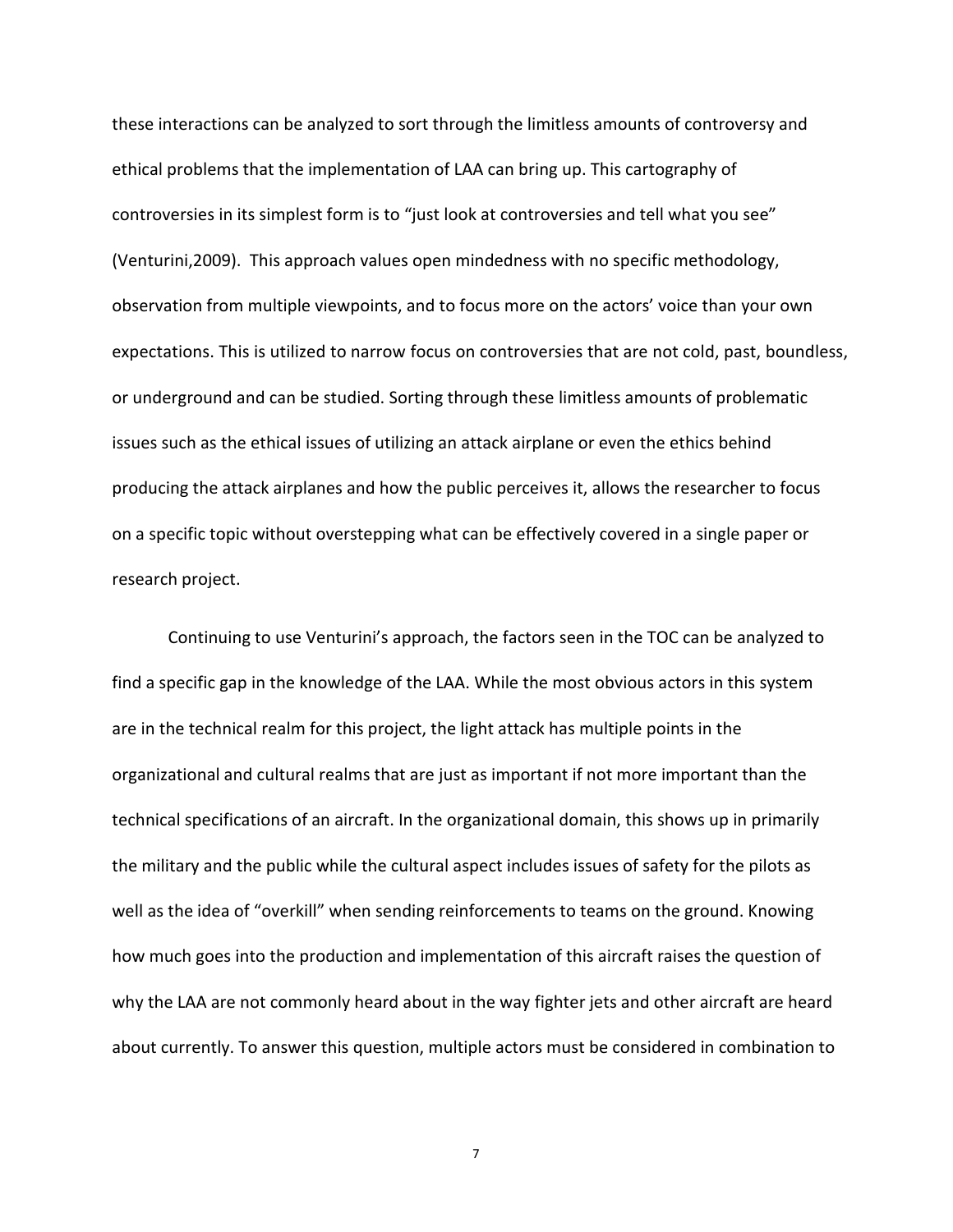effectively understand both what is influencing this decision, as well as who is giving the final say in this project and where the disputes between groups are found.

## **Light Attack Aircraft's Place in Combat and the Military**

As discussed previously, the LAA is an inexpensive aircraft that is not commonly used in combat scenarios. Analyzing the ANT to find the factors leading into this decision shows that while the military has the biggest contribution into these decisions, the government, manufacturers, and even the public have ways to contribute to this decision. Many people would effectively assume this is only a military decision based on the capabilities of the airplane; yet when this aircraft is mapped, it becomes much more complicated. For example, such a map reveals the pressure from manufacturers to create jobs for building the aircraft, gathering and manufacturing materials, and even transporting everything to the military. Understanding how each actor effects the implementation of these aircraft is vital to giving a clear answer to why these aircraft are not in use.

Public perception of the plane can have more of an effect on the implementation of an aircraft than commonly thought. In a study performed by Corman et al.(2015), it is shown that between 2002 to 2012 there was a clear trend that citizens believed that the government should decrease defense spending. Understanding this and knowing the price tag to create each individual plane is \$35 million, it can be easy to see that the public would not support the addition of a fleet of new planes that would have such a massive upfront cost. Even if the general public understood it would save money in the long run by allowing less money to be spent on fuel and maintenance. This can also be looked at in the other direction. The portion of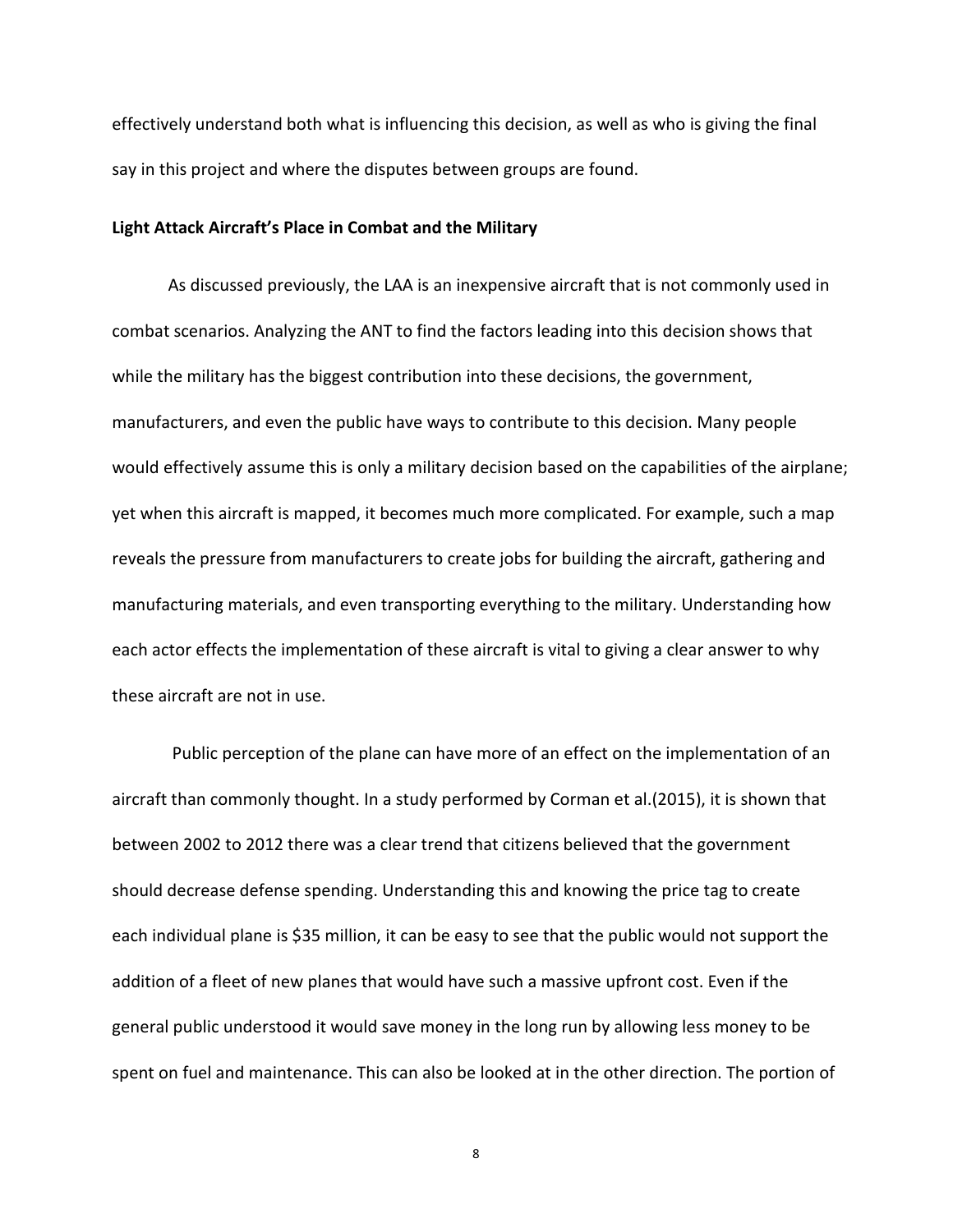the public that supports the military completely would also take issue with the fact that the planes may not be able to make it to the battlefield fast enough while protecting the pilot from any return fire that the enemy combatants sent back towards it.

In terms of the military, knowing that the planes are lightly armored and more susceptible to enemy fire brings into question the safety of the pilots. Sending troops into a situation where they have a higher chance of being shot because of which plane is utilized is a difficult situation. Allowing your pilots to fly in conditions such as this while there are tried and true options such as the F-22 or planes such as the A-10 could be seen as putting them in unnecessary danger. This would make the LAA viable only for very specific missions, in which case it could not completely replace other common aircraft in combat scenarios. This would bring into play new situations where overkill is notably shown where the military would have to decide when the LAA would be enough to complete a mission without unnecessarily risking lives to complete it. There are also occasions when the LAA won't be enough and a larger craft is needed to effectively support ground missions with the needed firepower. Understanding the fact that it involves more risk for the military and the pilots in battle, reveals that the aircraft must either be developed further as time go on, or risk being left behind due to the value that is placed on human life.

To summarize, the LAA such as the AT-6 and A-29 have specific usefulness in very specific combat situations, yet they are not utilized in combat scenarios. Even knowing all of this, the LAA cannot be considered a failure. While they are being utilized as trainer planes for the time being instead of in combat missions, they still are being useful to the military.This use also keeps the overall implementation cost of the aircraft down by not procuring any new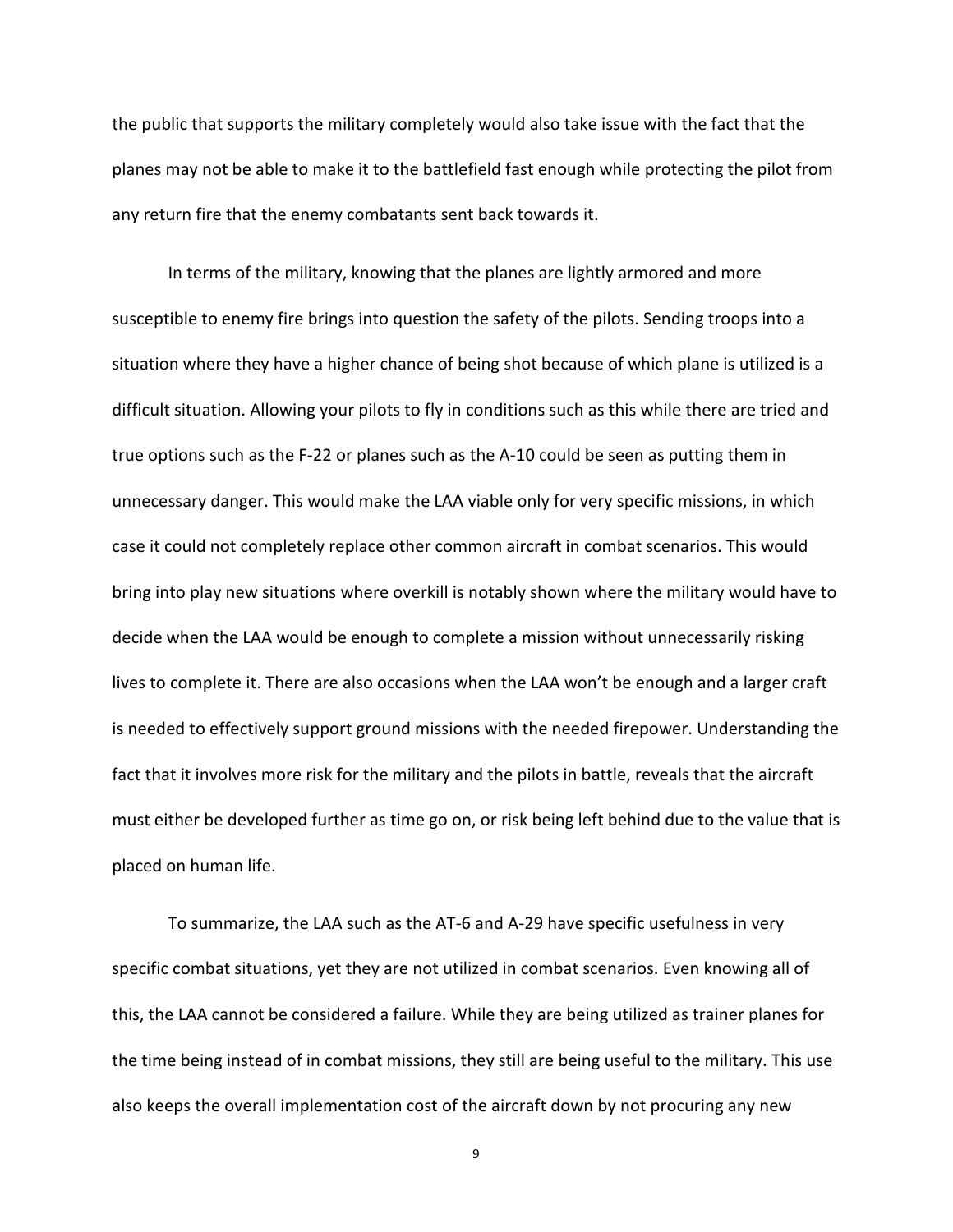amount of these aircraft. Combining this fact with the addition of the safety of the pilots, higher ups in the military will always prefer to spend more money if it means keeping the human in the plane safer than they would be otherwise.

# **Conclusion**

In current times, the LAA's place is as a trainer airplane. These aircraft are meant to be highly agile and maneuverable while not sacrificing the capability of the planes. However, the issues with an aircraft such as this are primarily found in the massive bill to build a fleet of these planes would be extensive, which would find a hard time finding public support, as well as the issue of safety for the pilots who are flying the planes due to the lower armor and speed of the light aircraft. Knowing these issues and how they can influence the decision making of the military, ANT and the cartography of controversies effectively helps bring any of the small issues to light and why this aircraft is utilized as a training plane instead of a combat plane. This analysis of the LAA is limited somewhat because often the exact technical descriptions and broken-down costs of military planes are not available to the public. This is also limited by the fact that the general public is not normally privy to the inner workings of the military. While this analysis cannot assist in giving the LAA a new home in the military, it can be used to effectively show the public where the LAA will be utilized in current times and that the money spent on the small number of aircraft the military currently has did not go to waste.